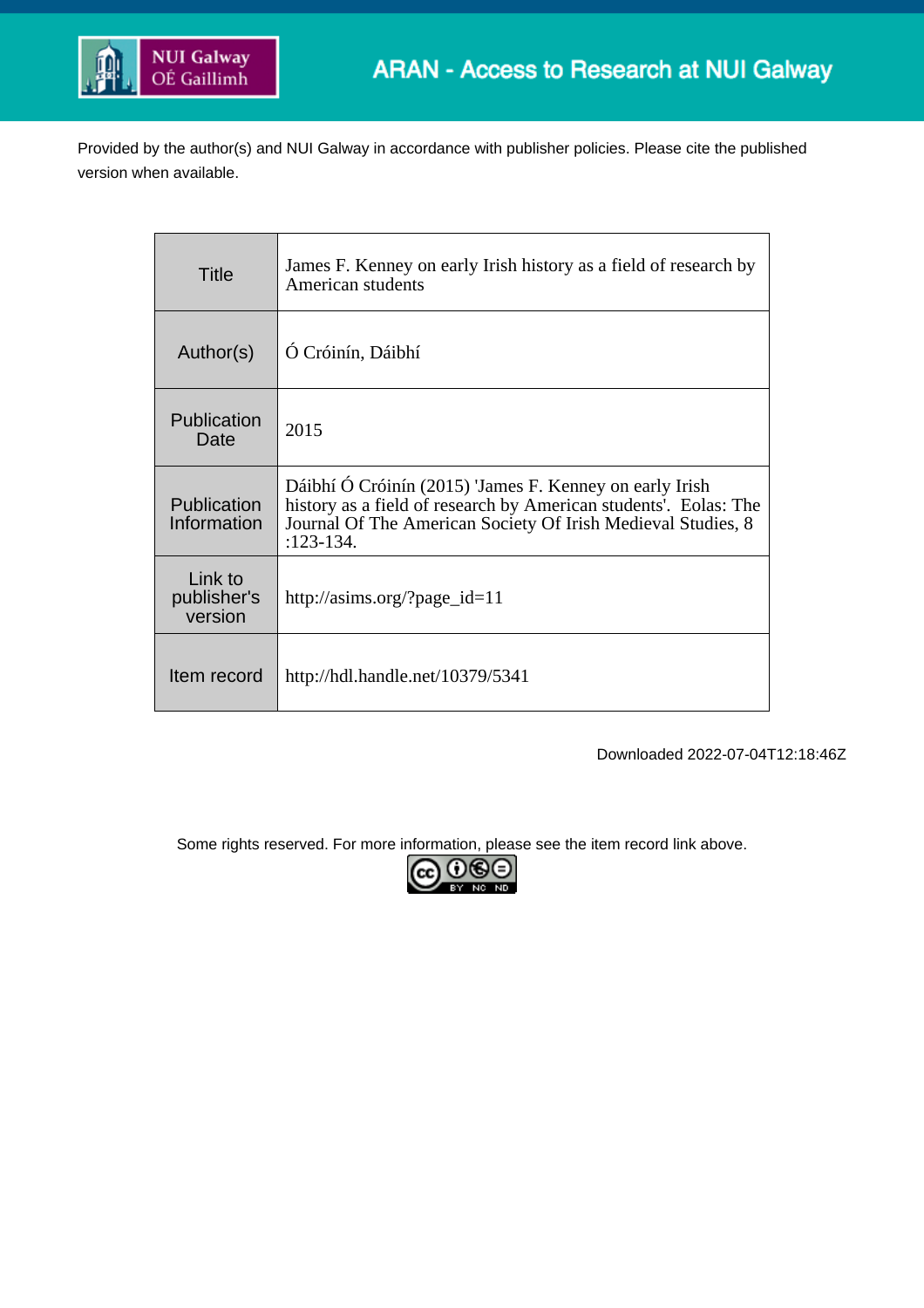## **James F. Kenney on Early Irish History** as a Field for Research by American Students<sup>\*</sup>

DÁIBHÍ Ó CRÓINÍN National University of Ireland, Galway

## ABSTRACT

On the last day of 1930, James F. Kenney (author of the famous Sources for the Early History of Ireland) issued a clarion call to scholars in America to take up the study of early Irish history, and presented an agenda of projects that he thought would be most appropriate to them. This talk examines the background to that lecture and surveys how the work done since then has answered Kenney's call.

On the last day of the year 1930, at the eleventh meeting of the American Catholic Historical Association, in Boston, Massachusetts, James F. Kenney gave a talk entitled "Early Irish Church History as a field for research by American students."<sup>1</sup> This was no ordinary lecture, delivered by an ordinary speaker. From the opening months of that same year, 1930, Kenney had been basking in the well-deserved glory of his great book, The Sources for the Early History of Ireland, vol. 1: Ecclesiastical, which had been published in December 1929 in Columbia University's Records of Civilisation series. It still ranks today as one of the finest and most important books ever published in the field, and it caused a sensation when it first appeared.<sup>2</sup>

The book was as awe-inspiring as it was unexpected. "He has taken our breath away," was the reaction of Eoin Mac Neill, doven of early Irish historical studies at the time, who was on a speaking tour of the United States in the spring of 1930.<sup>3</sup> "Designed as an introduction and guide to sources, complete with commentary and notes, the book was a masterly achievement, both in scope and in scholarship. Reviewers were virtually unanimous in their praise of the book, and were impressed with Kenney's erudition and literary skills, his general freedom from prejudice, the invaluable synthesis of Irish history and

<sup>\*</sup> This is the annotated text of the annual Robert T. Farrell Lecture of the American Association of Irish Medieval Studies, delivered at the 49th International Congress on Medieval Studies, held at Kalamazoo, May 8-11, 2014. I have tried to retain the anecdotal style of the talk as delivered. My thanks are due to Lahney Preston-Matto and Mary Valante for their kind invitation to give the talk.

<sup>&</sup>lt;sup>1</sup> Published subsequently in the Catholic Historical Review 17.1 (April 1931): 1-9.

<sup>&</sup>lt;sup>2</sup> See the valuable biographical study by Glenn T. Wright, "James F. Kenney (1884-1946)," Peritia 3 (1984): 517–34.

<sup>&</sup>lt;sup>3</sup> Wright, "James F. Kenney," 517 (citing the *Gaelic American* newspaper of 12 Apr. 1930). For Kenney's Canadian career, see: Wright, "James Francis Kenney, 1884-1946: Founder of the Canadian Catholic Historical Association," CCHA Study Sessions 50  $(1983): 11-45.$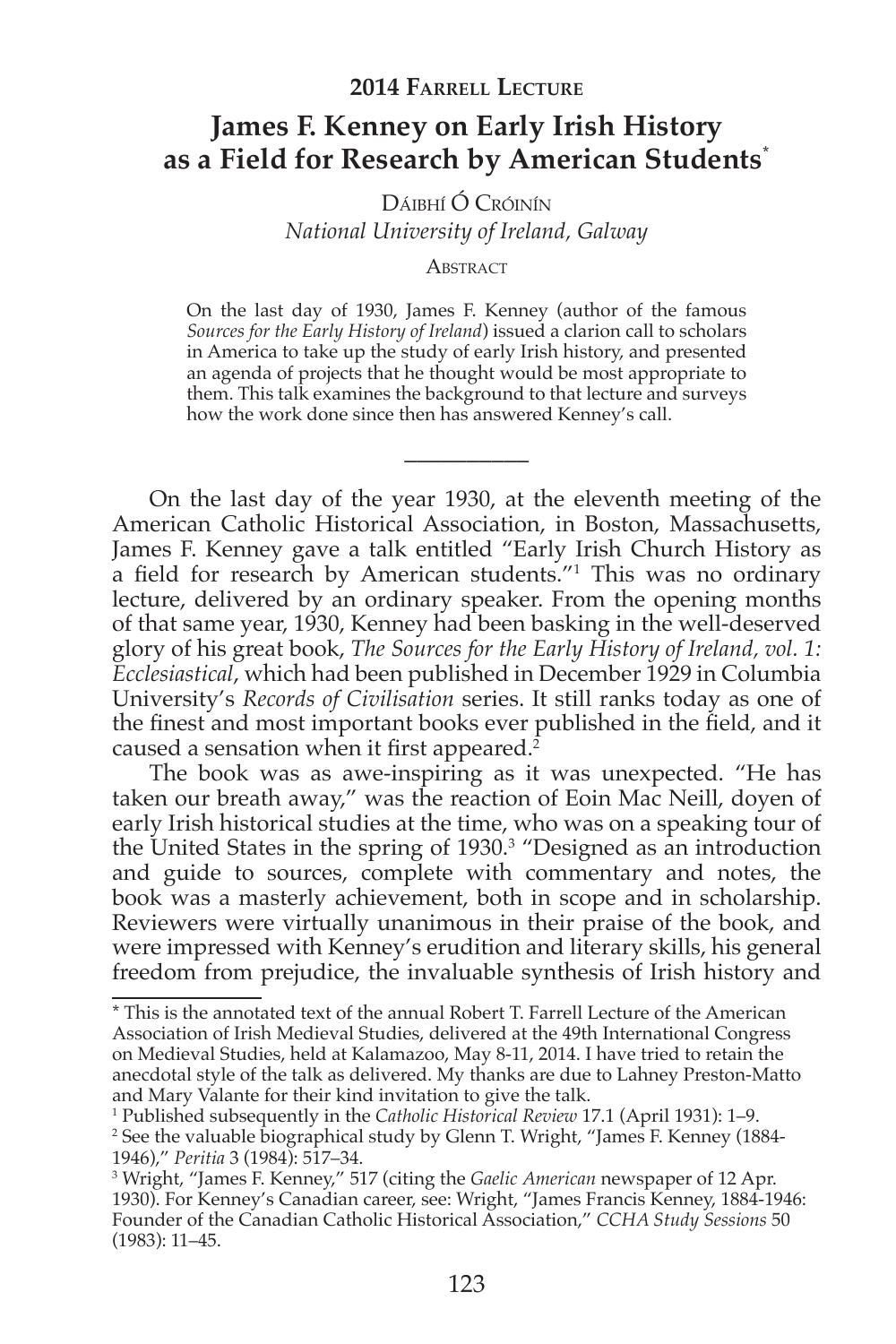records in the first chapter, and the detailed, exhaustive bibliographies. In Ireland, publication of *Sources* attracted considerable publicity in the popular press as well, where reviewers were especially enthusiastic about Kenney's book."<sup>4</sup>

How had Kenney emerged as such an authority on early Irish history? Who was James Kenney, and how did he come to write such an important book? And why did he address his December 1930 talk to an American audience? A brief diversion into his background will explain. Though thought by many (then and now) to have been an American, Kenney was, in fact, born on 6 December, 1884, in a small town in Ontario, Canada.<sup>5</sup> An only child, he received his earliest education in a one-room schoolhouse near his home, but for his secondary education, he moved with his family to Belville College, eighteen miles away from his birthplace. From there he went with an entrance scholarship to the University of Toronto (St. Michael's College) in September 1903, and graduated with a B.A. degree in 1907, having obtained first-class honors throughout his four years there in English and history, with second-class honors in Classics. With the encouragement of his history Professor, George M. Wrong (1860-1948), Kenney took a particular interest in medieval history, with special attention in his final year devoted to the early history of Ireland.

Doubtless, Kenney had acquired his initial interest in Irish history from the Catholic Irish background in his community growing up, but his first serious encounter with the "New Ireland" of the early 1900s came when he heard a talk by Douglas Hyde, President of the Gaelic League, on 17 May, 1906. Hyde was in the midst of an extensive tour of North America to drum up support for a campaign to force the British administration in Ireland to accept the Irish language as a matriculation subject in the schools. Initially skeptical about the merits of speaking in Toronto, "amongst people who are not favorable to anything Irish," Hyde addressed an enthusiastic audience of about 1,200 people in a large concert hall, and Kenney was clearly moved by Hyde's oratory. He was also swept away by the Gaelic League ideal and subsequently wrote a lengthy account of the evening's events in his diary:

> [Hyde] began by giving a few moments talk in Irish, which was vociferously applauded by the few who were fortunate enough to understand it. Then he went on . . . in English to tell the mission of the Gaelic League, the situation it was facing, the work it had done, the aims it entertained. Its object was the de-anglicisation of Ireland, to make Ireland

<sup>&</sup>lt;sup>4</sup> Wright, "James F. Kenney," 517. The lack of enthusiasm for the book in one

particular quarter in Ireland will be explained later.<br><sup>5</sup> I am indebted for what follows to Glenn Wright's splendid *Peritia* article, cited above, n. 2.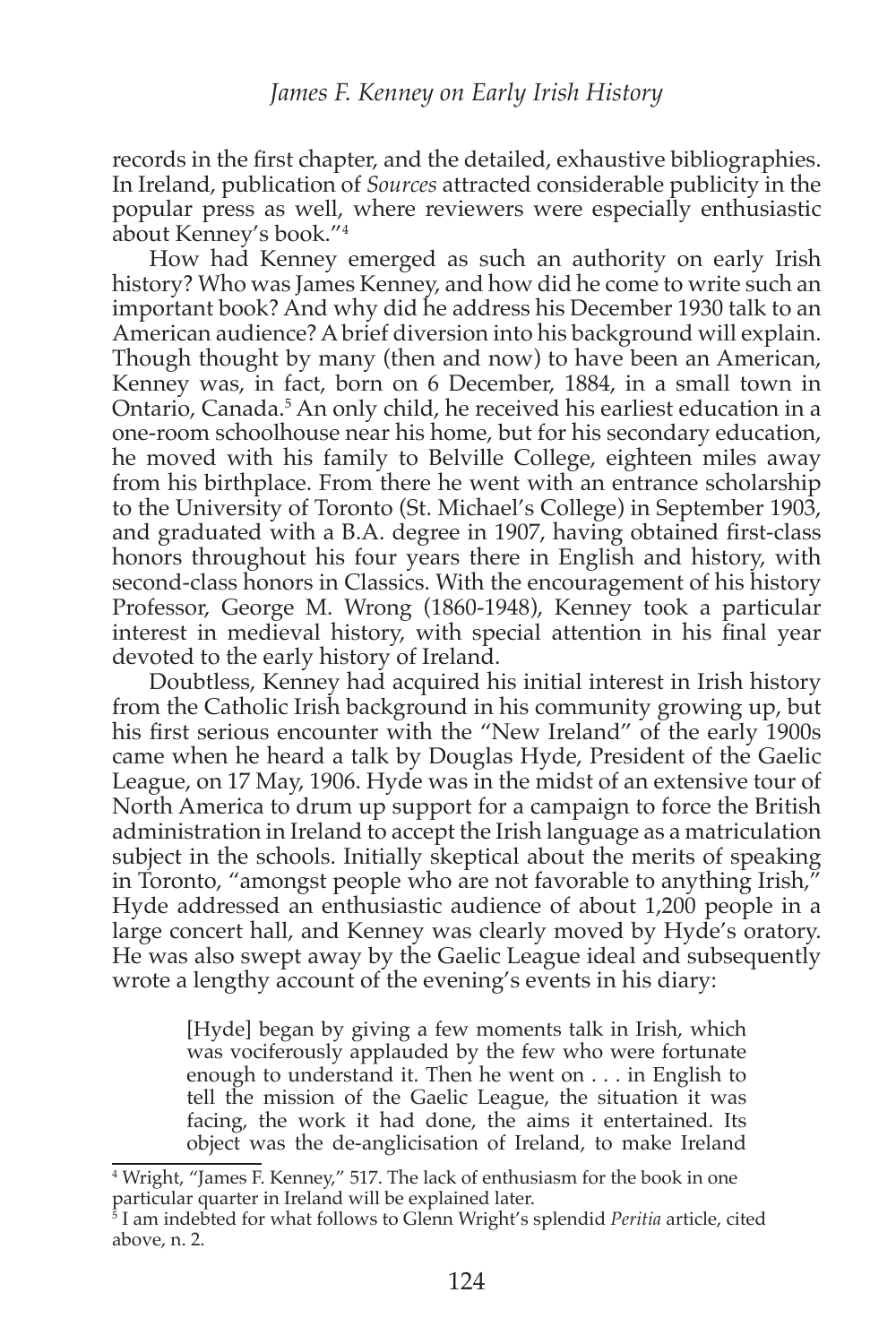Irish, Irish in language, Irish in thought, Irish in aspirations, Irish in its past-times, Irish in its industry. The struggle was for the preservation of the national identity of the Irish people.<sup>6</sup>

The lecture was a tremendous success and, following it, a Toronto branch of the Gaelic League was established, which Kenney immediately joined. From that point on, he began to involve himself in all things Irish, starting to teach himself Irish and immersing himself in Irish culture, literature, and folklore. A few months later, Kenney wrote that "the creation of a new Irish people is a noble aim, and one which corresponds with what I hold."7 The Irish nation deserved independence, he believed, "and I think it my duty to prepare myself for rendering her all possible assistance should that day ever come."<sup>8</sup> By the time of his graduation from the University of Toronto in 1907, he was set in his ambition and well equipped to realize it. However, with no Canadian university offering graduate studies in history, Kenney was forced to look farther afield; eventually, he chose the University of Wisconsin at Madison, where he submitted a master's thesis titled "The decline of the Celtic Church in Ireland, 795-1152," and was awarded his degree in June 1908. He was thus firmly established on the course of research that would eventually lead to the publication of his great *Sources* eleven years later.

Kenney opened his December 1930 address to the American Catholic Historical Association with an amusing anecdote:

> During my undergraduate days one of my fellow classmen was a student whose curriculum studies were, if I remember rightly, chiefly in the department of Political Science. He had, however, a special abhorrence of specialisation, and outside of class his interests were divided between athletics, literature, philosophy and comparative religion. On graduation day we walked together to Convocation Hall, and lost ourselves at the university garden-party, not to meet again for ten years or more. Then, one day, I encountered him by chance in our old university rotunda. What had he been doing during these years? My recollection of his reply is that he entered the faculty of medicine in the autumn of our graduation, had proceeded to the degree of M.D., had done post-graduate work in Johns Hopkins and in Europe, and was at the time providing himself with still further preparation for his life-work by service in one of the large New York hospitals. And what of myself? I

<sup>&</sup>lt;sup>6</sup> Cited in Wright, "James F. Kenney," 521; see: Douglas Hyde, *Mo thurus go hAmerice* [My trip to America] (Dublin: Oifig Díolta Foillseacháin Rialtais, 1937), 157.

<sup>&</sup>lt;sup>7</sup> Cited Wright, "James F. Kenney," 522.

<sup>&</sup>lt;sup>8</sup> Cited Wright, "James F. Kenney," 522.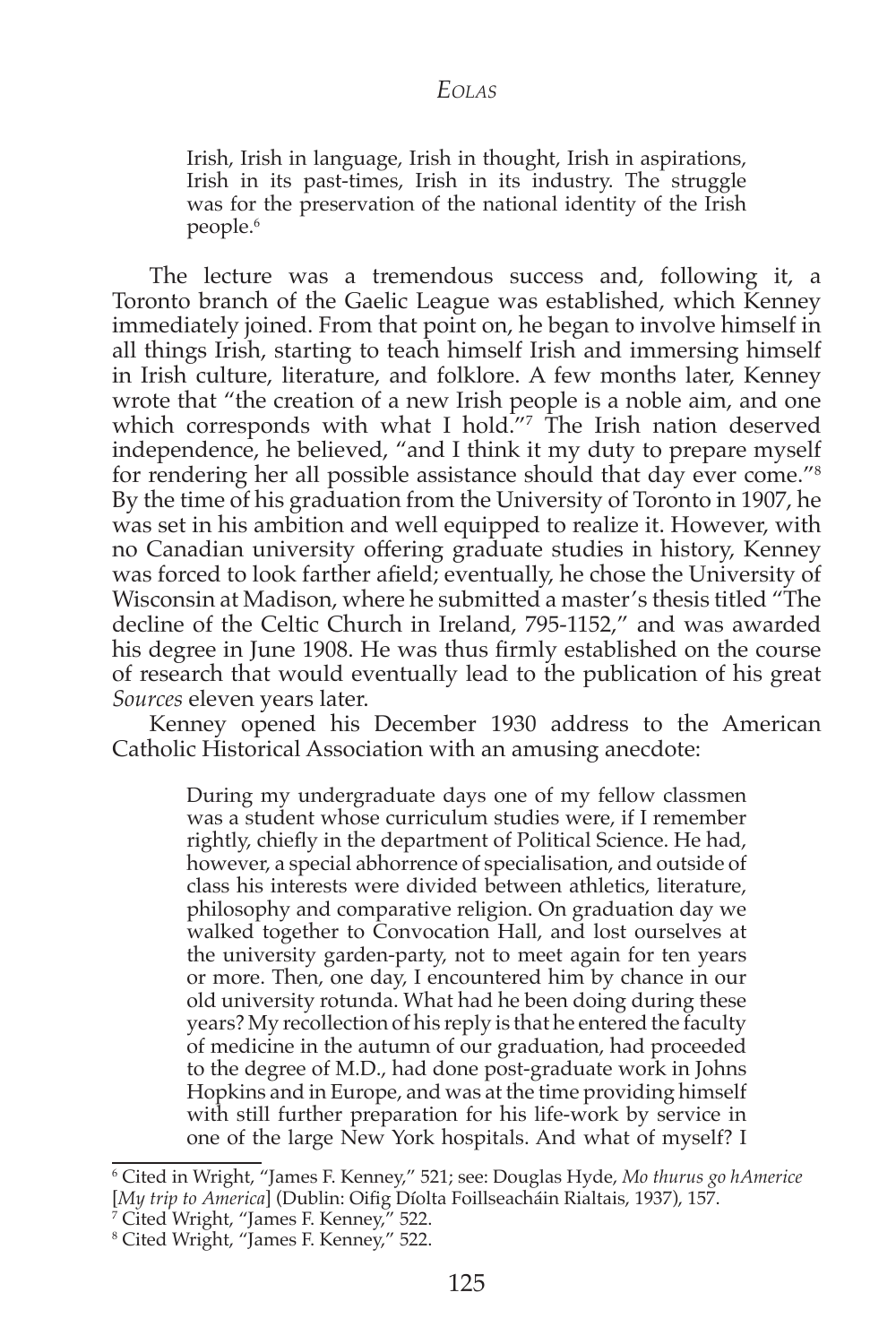told him that I had taken professional training for research work in history. "Is that so?" — he always prided himself on being absolutely honest and absolutely frank — "I did not know that there was any research still to be done in history."<sup>9</sup>

As Kenney remarked, "the shock to me was perhaps even more severe than it would have been to the majority of the disciples of Herodotus," but he took his friend's remark in good spirits. However, his Boston talk did have an earnest purpose: why [he asked] was there not the same widespread interest in early Irish history as there had been in the previous two or three generations in every other field of historical research? What Kenney termed "the mass-production of historical studies" in America and in Europe had passed Ireland by. "Why not include Ireland in this extension movement?" Nor was he concerned only with university placements and job opportunities (though these were not to be scoffed at). He had something more fundamental in mind: "In Irish history the big things and the fundamental things are, in large measure, still to be done."<sup>10</sup> "Except [he continued] for the achievements of a few men who have been working almost without assistance, history in Ireland — that is, the historical interpretation of the available records — stands little in advance of the position in which Petrie, O'Donovan, O'Curry, Todd and Reeves left it some sixty or eighty years ago. That is to say, all that wonderful scientific development which since the days of Ranke has revolutionized historical study in Europe and America, and has made famous the names of scores of scholars on both continents, is, as regards Ireland, still to receive its local application and expansion."<sup>11</sup> And he added further: "It is not to the credit, though it may not be the fault, of the Irish race that less scientific work has been done on Ireland's records than on those of any other country of its size and historical importance in Europe."<sup>12</sup>

What, then, were those areas of research in 1930 that American scholars, particularly, could make their own? Kenney listed off the essential tools that would be required for any serious modern study of early Irish history (including Church history): catalogues of manuscripts, lists of antiquities, and bibliographies. He welcomed the establishment (in 1928) of the Irish Manuscripts Commission (an initiative of Mac Neill's), an enterprise that is still ongoing.<sup>13</sup> The principal purpose of the Commission was to arrange and supervise

<sup>&</sup>lt;sup>9</sup> Kenney, "Early Irish Church History," 1.

<sup>&</sup>lt;sup>10</sup> Kenney, "Early Irish Church History," 2.

<sup>&</sup>lt;sup>11</sup> Kenney, "Early Irish Church History," 2.<br><sup>12</sup> Kenney, "Early Irish Church History," 4–5.

<sup>&</sup>lt;sup>13</sup> See: Michael Kennedy and Deirdre McMahon, Reconstructing Ireland's Past: A History of the Irish Manuscripts Commission (Dublin: Studia Hibernica, 2008). The author is currently a Member of the IMC.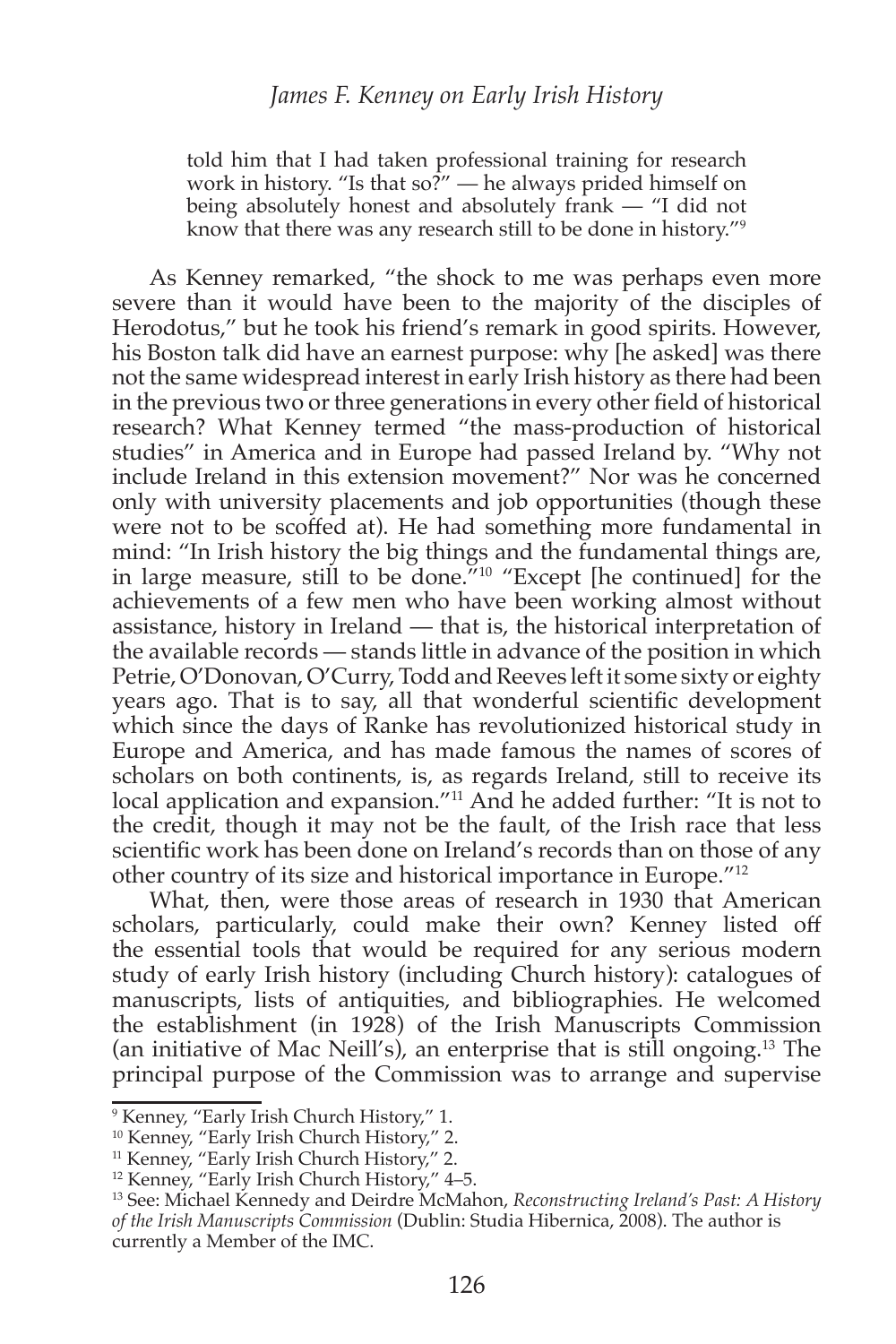the publication of sources relating to the history of Ireland (medieval and modern). But Kenney also singled out "a crying need ... for a critical catalogue of the early Irish manuscripts preserved on the continent of Europe."<sup>14</sup> This is a desideratum that has only been met in the last twelve months! Another suggested project was "a study of Irish paleography, supplementing and expanding what has been done by Ludwig Traube, W.M. Lindsay and Luigi Schiaparelli."<sup>15</sup> A more readily feasible project for scholars based in North America, however, would be to tackle "that problem in which the whole world of historical scholarship is interested: To what extent and in what way did Ireland transmit classical learning and literature to medieval Europe?"<sup>16</sup> With that aim, he added, the examination of Irish manuscripts would require "a study of them not merely as dead vehicles carrying such and such texts, but as themselves living witnesses for the age from which they sprang" — a very enlightened approach, it must be said.<sup>17</sup>

In that regard, at least, American scholars have indeed taken up Kenney's challenge and met it with considerable success; one thinks, in particular, of the work of John Contreni (Purdue, Indiana),<sup>18</sup> Michael Herren (Toronto),<sup>19</sup> and Dean Simpson (Richmond, Virginia)<sup>20</sup> in our own time, and before them an earlier generation of American scholars that is best represented by the Harvard classicist, Edward Kennard Rand.<sup>21</sup> Kenney even anticipated the later popularizing efforts of

<sup>14</sup> See the NUI Galway-based Foundations of Irish Culture project: http://

foundationirishculture.ie. The work was carried out under the direction of the author. <sup>15</sup> Reference was to Ludwig Traube, "O Roma nobilis! Philologische Untersuchungen aus dem Mittelalter," Abhandlungen d. kgl. Bayer. Akad. d. Wiss., 1. Kl. 19.2 (Munich, 1892): 299–395 and "Perrona Scottorum: Ein Beitrag zur Überlieferungsgeschichte und zur Palögraphie des Mittelalters," Sitzungsber. d. kgl. Bayer. Akad. d. Wiss., hist. Kl. 4 (Munich, 1900): 469-538; repr. in Franz Boll, ed., Ludwig Traube, Vorlesungen und Abhandlungen, 3 vols. (Munich, 1909-20), 3:95-119. Lindsay's landmark publications were his Early Irish Minuscule Script, St. Andrew's University Publications 6 (Oxford: James Parker and Company, 1910) and Notae Latinae. An Account of Abbreviations in Latin Manuscripts of the Early Minuscule Period (c. 700-850) (Cambridge: Cambridge University Press, 1914). Luigi Schiaparelli, "Note paleografiche intorno all'origine e ad alcuni caratteri della scrittura e del sistema abbreviativo irlandese," Archivio Storico *Italiano, anno LXXIV, disp.* 3a, 4a, 1916 (Florence, 1917), 2:3–126.

<sup>16</sup> Kenney, "Early Irish Church History," 4–5.

<sup>17</sup> Kenney, "Early Irish Church History," 4-5.

<sup>18</sup> See esp. his exemplary study, The Cathedral School of Laon from 850 to 950, Its Manuscripts and Masters, Münchner Beiträge zur Mediävistik und Renaissance-Forschung 29 (Munich, 1978).

<sup>19</sup> See esp. his exemplary edition of the Hisperica Famina, Pontifical Institute of Medieval Studies, Studies and Texts 31 and 85 (Toronto: Pontifical Institute of Medieval Studies, 1999).

<sup>20</sup> See his edition of Sedulius Scottus's Collectaneum Miscellaneum, Corpus Christianorum Continuatio Medievalis 67 (Turnhout: Brepols, 1988).

<sup>21</sup> It was Rand who proposed Helen Waddell, author of the famous book, *The* Wandering Scholars (London: Constable, 1927) for Membership of the Medieval Academy of America.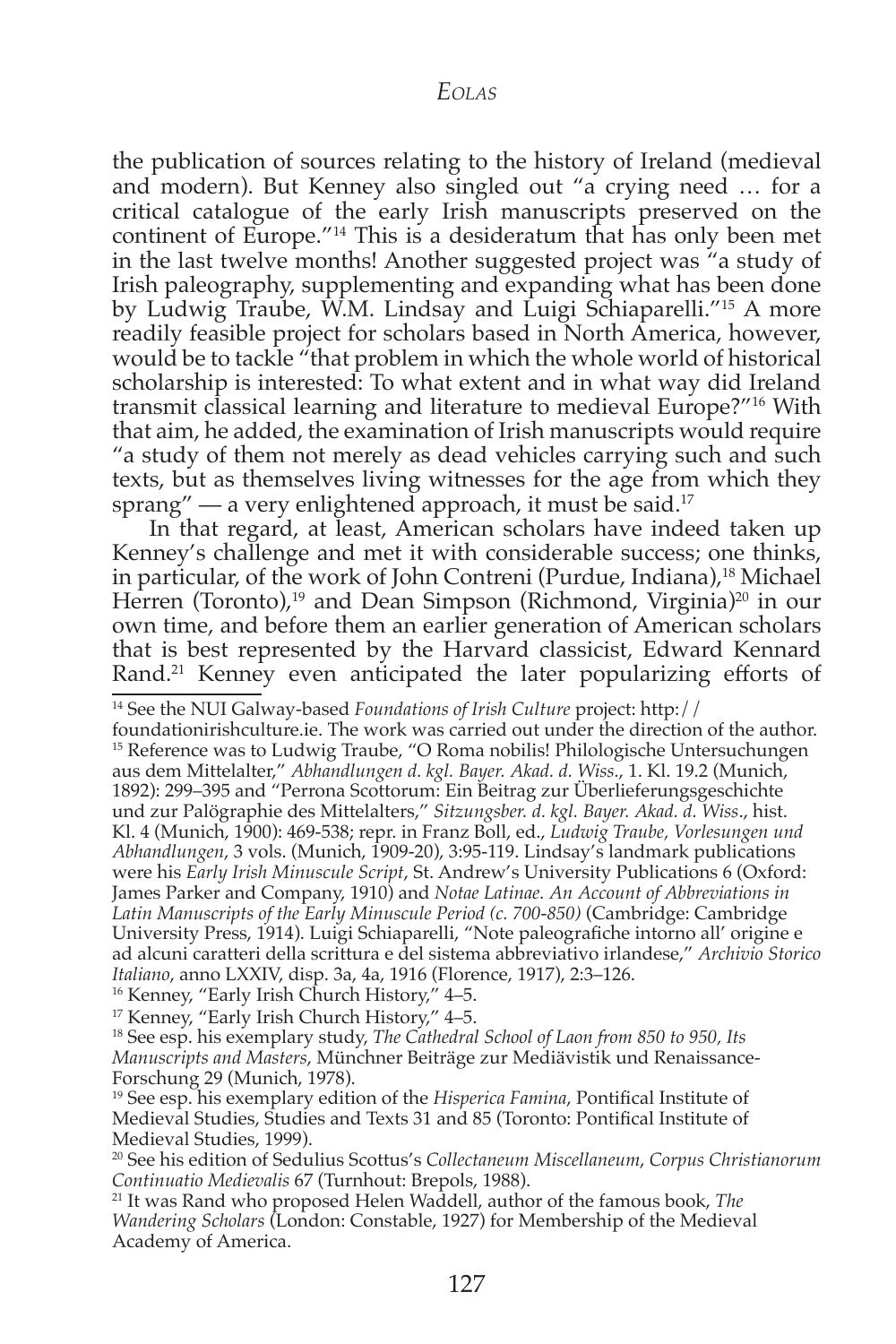Thomas Cahill (whose famous book, How the Irish Saved Civilization, was one of the publishing sensations of our time), when he remarked: "A noteworthy feature of the history of the early middle ages is the way in which almost every movement of importance in western Europe had its influence on the fortunes of Ireland or of Irishmen."<sup>22</sup>

Kenney quoted with approval Kuno Meyer's statement of twenty years previously, that "slowly the fact is becoming recognised in ever wider circles that the vernacular literature of ancient Ireland is the most primitive and original among the literatures of Western Europe ... Whatever may be its intrinsic merit, its importance as the earliest voice from the dawn of West European civilisation cannot be denied."<sup>23</sup> He further noted that "our linguistic knowledge should now have reached the stage where the critical restoration of the original texts might be attempted."<sup>24</sup>

Kenney realized full well, however, that the most important work of his time lay in the preparation and publication of proper, modern scientific editions of the primary texts. "After catalogues and bibliographies come editions of the sources." Noting that "a comparatively small body of material dating intrinsically from the period prior to the Anglo-Norman invasion awaits original publication, but a very large amount now in print demands re-editing."<sup>25</sup> He had in mind the Irish annals, of which Mac Neill had said: "At first sight the pages of our native chroniclers appear as a sort of trackless morass to the inquirer after Irish history."<sup>26</sup> Some progress has been made and the older editions (in a few cases, at any rate) have been replaced by modern ones; an American scholar, Joan Radner (American University, Washington, DC) played her part, with her edition of the *Fragmentary Annals of Ireland* (Dublin 1978). The work of editing (or re-editing) the principal collections of Irish annalistic materials was begun by native Irish scholars (Seán Mac Airt in particular); however, much still remains to be done (e.g., with the *Annals of Tigernach*, the *Annals of the Four Masters, and the Chronicum Scottorum*).<sup>27</sup>

 $^{22}$  Kenney, "Early Irish Church History," 6. Note the way in which Kenney phrased the remark!

<sup>&</sup>lt;sup>23</sup> Kuno Meyer, *Selections from Ancient Irish Poetry* (London: Constable and Company, 1911): vii; Kenney, "Early Irish Church History," 3-4.

 $24$  Kenney, "Early Irish Church History," 3–4.

<sup>&</sup>lt;sup>25</sup> Kenney, "Early Irish Church History," 6-7.

<sup>&</sup>lt;sup>26</sup> Eoin Mac Neill, *Phases of Irish History* (Dublin: M.H. Gill and Son, Ltd., 1919), 178.

 $^{27}$  For the melancholy modern history of annalistic studies in Ireland, see: Daniel McCarthy, "The Contributions of Armagh Scholarship to the Annals of Ulster," Seanchas Ard Mhacha 25 (2014): 63-83; Kenney noted, <sup>*a*</sup>Early Irish church history," 7 n. 4, that R.I. Best was, at time of writing, engaged on an edition of the Annals of Inisfallen; see the facsimile edited (by him  $\&$  Mac Neill) and published by the Irish Manuscripts Commission in 1933. For a modern, critical edition however, we had to wait another twenty years, till 1951: Seán Mac Airt, ed. and trans., *The Annals of*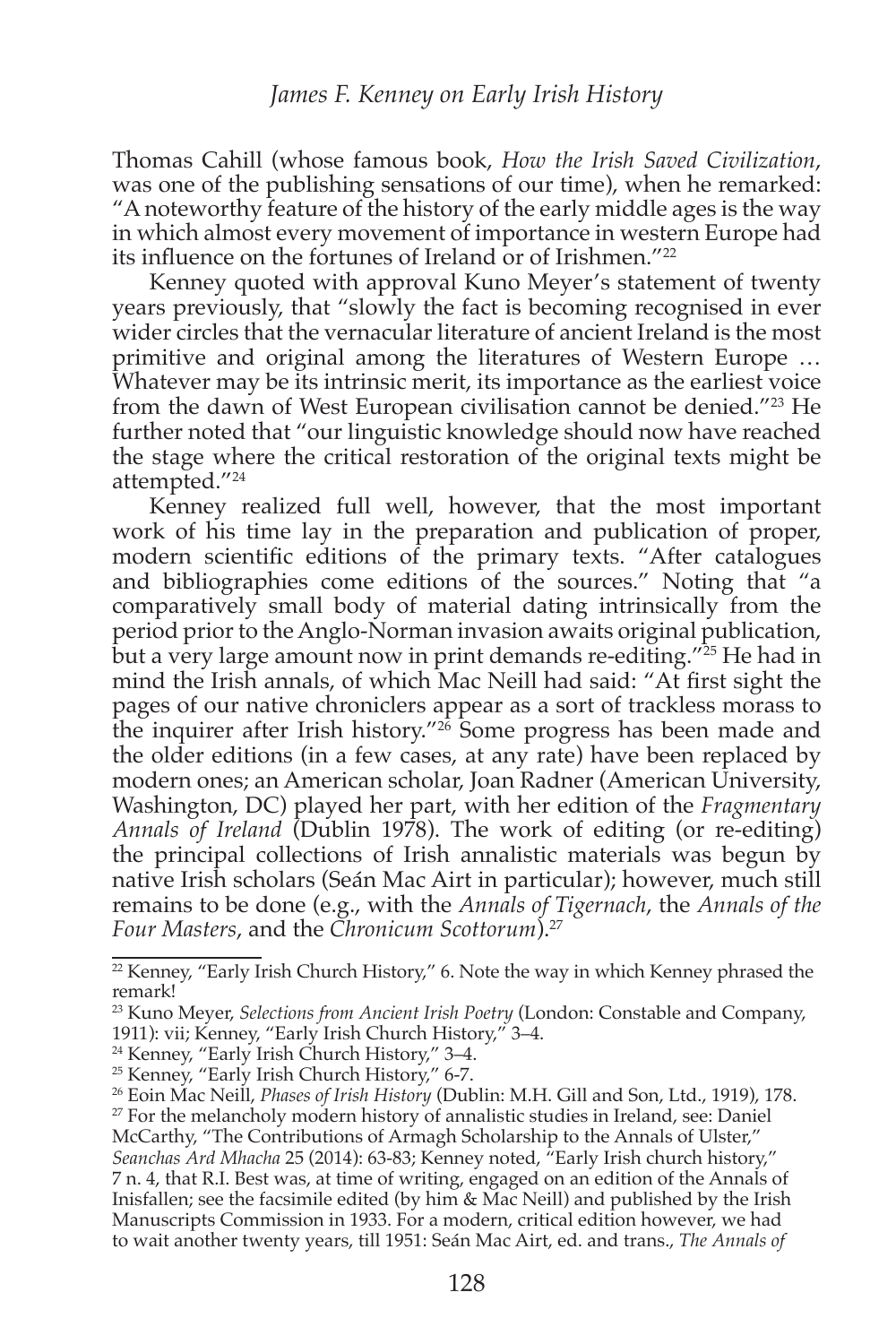Another vital area of early Irish studies that Kenney mentioned (only in passing) was the field of genealogy, and here, it may be remarked, the contribution of one American scholar in particular has been significant. Prof. John V. Kelleher's many contributions to Irish Studies generally (including early Irish history) have been recognized most recently in the collection of his essays published in  $2002<sup>28</sup>$  His most significant contribution, however, is still, for the most part, unpublished. I refer to the massive work that he carried out, throughout the course of his career as professor at Harvard, piecing together and elucidating the seemingly endless lines of Irish genealogical materials. Some inkling of what he had achieved can be deduced from his essay on "The pre-Norman Irish genealogies"<sup>29</sup> and his introductory preface to the second edition of Michael O'Brien's famous *Corpus genealogiarum Hiberniae*.<sup>30</sup> These two studies, however, were only the tip of the iceberg. I had the great privilege, when I first came to the United States (in 1978), of being entertained (perhaps "enthralled" would be a better word) by Prof. Kelleher when I paid a "courtesy-call" on him in his Harvard office. He showed me on that occasion the vast collection of genealogical charts that he had made out by hand, illustrating the seemingly endless inter-connections between the various families and dynasties whose bare names are listed in the manuscripts (those "tribes and kings in all directions, with their far and near connections" that were the subject of T.D. Sullivan's witty verse). The charts were a revelation, but, alas, they were never published. But we have seen enough, however, to know that Kenney's insight of 1930 can still be realized: "Little attention," he remarked, "has hitherto been given to the genealogies, but the synchronizing of their *data* with that furnished by the annals and other sources  $-$  here is a task open to future cis-Atlantic enthusiasts — promises us much illumination."<sup>31</sup> It is greatly to be hoped that today, with the huge advances that have been made in the area of database creation, some enterprising (American?) scholar(s)

<sup>30</sup> Michael O'Brien, *Corpus genealogiarum Hiberniae*, vol. 1 (Dublin: Dublin Institute for Advanced Studies, 1962; 2nd ed. 1976), ix-xvi.

<sup>31</sup> Kenney, "Early Irish Church History," 8.

*Inisfallen (MS. Rawlinson B 503)* (Dublin: Dublin Institute for Advanced Studies, 1951). For a very useful, brief survey of the subject, see: Gearóid Mac Niocaill, The Medieval *Irish Annals*, Dublin Historical Association Medieval Irish History Series 3 (Dublin: Historical Association, 1975).

<sup>28</sup> Charles Fanning, ed., *Selected writings of John V. Kelleher on Ireland and Irish America* (Carbondale and Edwardsville, IL: Southern Illinois University Press, 2002); the collection includes five of his most significant academic studies on "Early Irish and Pseudo-History" (159-72); "The Rise of the Dál Cais" (173-86); "Humor in the Ulster saga" (187-204); "The Táin and the Annals" (205-28), and "The Battle of Móin Mhóir"  $(229-45)$ .

 $^{29}$  Irish Historical Studies 16.62 (1972): 138-53. It is a pity that this paper was not included in his *Selected writings*.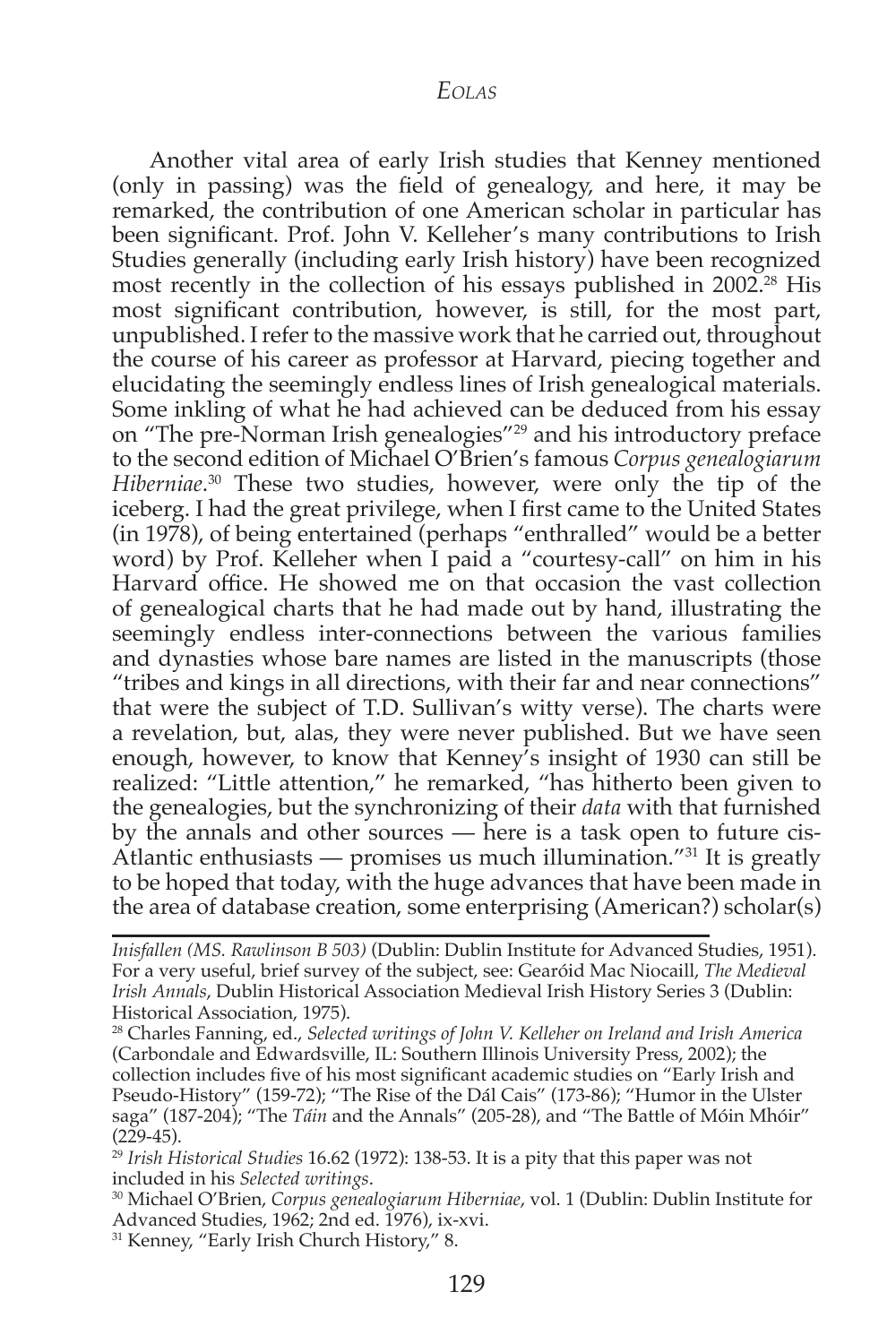will find a way to bring these priceless charts to publication.<sup>32</sup> In the meantime, if they read nothing else from his pen, every student of early Irish history (and not just Americans!) should memorize Kelleher's wonderful translation of the obituary verses entered into the annals (AD 747) marking the passing of the Iona scholar, Cú Chuimne,<sup>33</sup> and they should at least be aware of his magnificent epic poem, A Dig at Tara, or the Proper Appreciation of Glory.<sup>34</sup>

If John Kelleher could be said to have established the discipline of Irish Studies (including Early Irish Studies) as a serious academic pursuit in America, then the same might be claimed for Fred Norris Robinson in the cognate field of Celtic Studies. "A Brief History of Celtic Studies in North America" was the title of a talk given by Stanfordbased Roland Blenner-Hassett, published in 1954,<sup>35</sup> recounting how Robinson, almost single-handedly, and in time stolen from his "Day-Job" as Professor of English at Harvard, first established and then arranged to have continued, instruction in the Celtic languages on a regular basis. Robinson himself had studied with the great Rudolf Thurneysen in Freiburg im Breisgau, and, on his return to Harvard in 1896 (he was then twenty-five), he began to give instruction in all the principal Celtic languages (Irish, Welsh, Breton, Scots Gaelic, and Manx), and continued to do so until his retirement in 1939. He arranged the appointment of Kenneth Jackson as Associate Professor in Celtic, who was followed in turn by Vernam Hull. From this base, and from Madison, Wisconsin, where Myles Dillon was a Professor of Celtic Studies (he later moved to Chicago, where he was followed by Prof. Eric Hamp, a student of Jackson's at Harvard), the foundations of Celtic Studies as a linguistic discipline in the United States were firmly laid and have since been carried on by such great scholars as the late Calvert Watkins.<sup>36</sup>

<sup>&</sup>lt;sup>32</sup> I was not the only one who succumbed to Kelleher's charm; see, e.g., the interview with Donald Harmon Akenson, in the British Association for Irish Studies Newsletter 17 (Jan. 1999): 2-5, in which Akenson remarked: "John Kelleher, more than anybody else, created Irish Studies in North America" (2). For his influence in Harvard, see: Roger Rosenblatt, Coming Apart: A Memoir of the Harvard Wars of 1969 (Boston: Little Brown and Company, 1997), 44, 48, 64, 70, 78-79, 89, 122-23, 139, 141, 152, 159, 160, 166-67, 178, 214, 224. "In him," remarked Rosenblatt, "I found the man I wanted to attach myself to at Harvard. He was the wisest and most complete teacher and dedicated scholar I had ever seen" (70). See also: John T. Galvin, The Gentleman Mr. Shattuck. A Biography of Henry Lee Shattuck, 1879-1971 (Boston: Massachusetts Historical Society, 1996), 68, 288-90, 314, 339-41. I am grateful to Prof. Seán Ó Coileáin (Cork) for the generous loan of these books, and for making available to me several unpublished biographical materials about Kelleher.

<sup>&</sup>lt;sup>33</sup> Reprinted in Fanning, Selected Writings, 252.

<sup>&</sup>lt;sup>34</sup> In Kelleher, *Too Small for Stovewood*, *Too Big for Kindling* (Dublin: Dolmen Press, 1970), 42-47 (not reprinted in the Selected Writings, unfortunately).

<sup>&</sup>lt;sup>35</sup> Proceedings of the Modern Language Association of America 69:4.2 (Sept. 1954): 3-21.

<sup>&</sup>lt;sup>36</sup> See: Lisi Oliver, ed., *Calvert Watkins*, *Selected Writings*, Innsbrücker Beiträge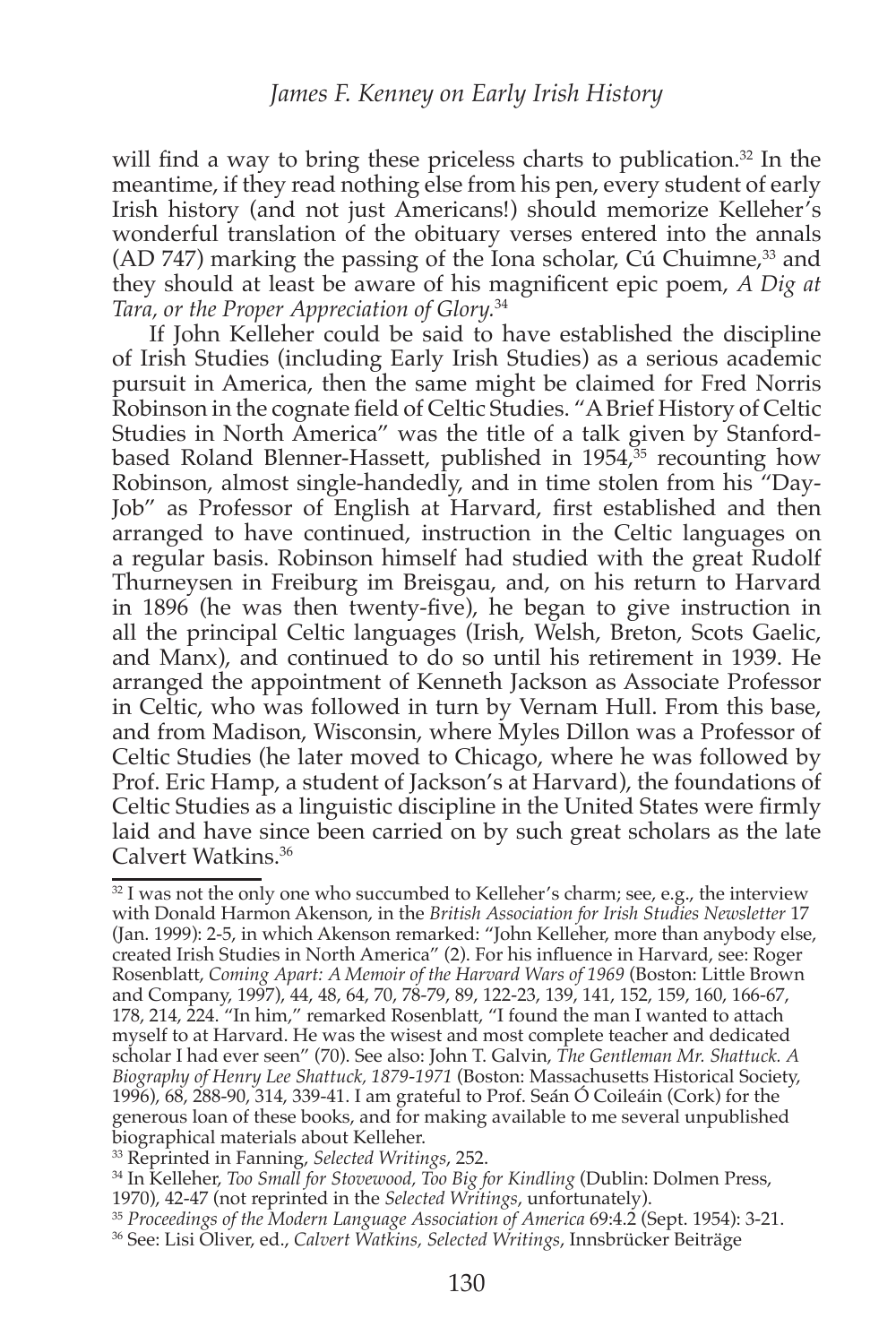As Blenner-Hassett remarked, however, "Celtic studies [- with the exceptions of the names just mentioned  $-$ ] are largely, as they have always been in this country, conducted on a part-time basis by members of departments of English, Romance Languages, or Comparative Philology."<sup>37</sup> Such individuals, however, could still occasionally make exciting discoveries in the field of early Irish history. I mention here only one whom I had the privilege to know personally, the great Bedan scholar, Charles W. Jones (Berkeley), who, in one of his studies of Bede's works "On Time," published a remarkable list of archaic Irish names for the days of the week; unfortunately, the discovery went unnoticed by Celtic scholars until our own time!<sup>38</sup> Jones, however, did more than trip over that archaic list of weekdays; by his researches into the background of the Venerable Bede's writings on chronology, he revived a discipline that had lain dormant in Ireland since the time of that great pioneering scholar, Bartholomew Mac Carthy (1843-1904),<sup>39</sup> and uncovered an almost totally unknown world of early Irish scientific study (computistics) that revolutionized the field and brought to the fore, for the first time, the seminal role of medieval Irish scholars in the establishment of that most important medieval discipline.<sup>40</sup>

But to return once more to Kenney's call to arms, if the generation after his was slow to take up the task  $-$  at least insofar as it related to early Irish history, rather than the linguistic aspects of Celtic Studies - then the same cannot be said for the generation following that again. Led, doubtless, by the example of Kelleher, modern American scholars, in the last half-century, have contributed in significant ways to the study of early Irish society, its politics and social structure, its laws and institutions, and to the relations Ireland enjoyed with the wider world, particularly in the Viking Age and after. It would be invidious to run through a list of names, but special mention should be

zur Sprachwissenschaft, vol 80 (Innsbrück: Institut für Sprachwissenschaft der Universität Innsbruck, 1994) and vol. 129 (Innsbruck: Institut für Sprachwissenschaft der Universität Innsbruck, 2008).

<sup>38</sup> See: Dáibhí Ó Cróinín, "The oldest Irish names for the days of the week?," Ériu 32 (1981): 95-114. The list was published by Jones in Bedae opera de temporibus, Medieval Academy of America Publications 41 (Cambridge, MA: Medieval Academy of America, 1943), 40-41. Neither Jones nor I was aware that the names had actually been published previously, by the great 16th-century antiquarian, John Leland, in his Collectanea de rebus Britannicis, ed. Thomas Hearne, (London, 1715), 4:99.

<sup>39</sup> See his The Codex Palatino-Vaticanus No. 830. RIA Todd Lecture Series 3 (Dublin 1892): 343-89, and his introduction to vol. 4 of W.M. Hennessy & B. Mac Carthy, eds. and trans., Annála Uladh: Annals of Ulster, Other Wise Annála Senait, Annals of Sennat: A Chronicle of Irish Affairs, 431-1131, 1155-1541. 4 vols. (Dublin 1887-1901).

<sup>40</sup> See: Dáibhí Ó Cróinín, *Early Irish History and Chronology* (Dublin: Four Courts Press, 2005), 1-5, and Immo Warntjes, "Seventh-century Ireland: The Cradle of Medieval Science?," in Music and the Stars: Mathematics in Medieval Ireland, ed. Mary Kelly and Charles Doherty (Dublin: Four Courts Press, 2013), 44-72.

<sup>&</sup>lt;sup>37</sup> Blenner-Hassett, "Celtic Studies in North America," 10.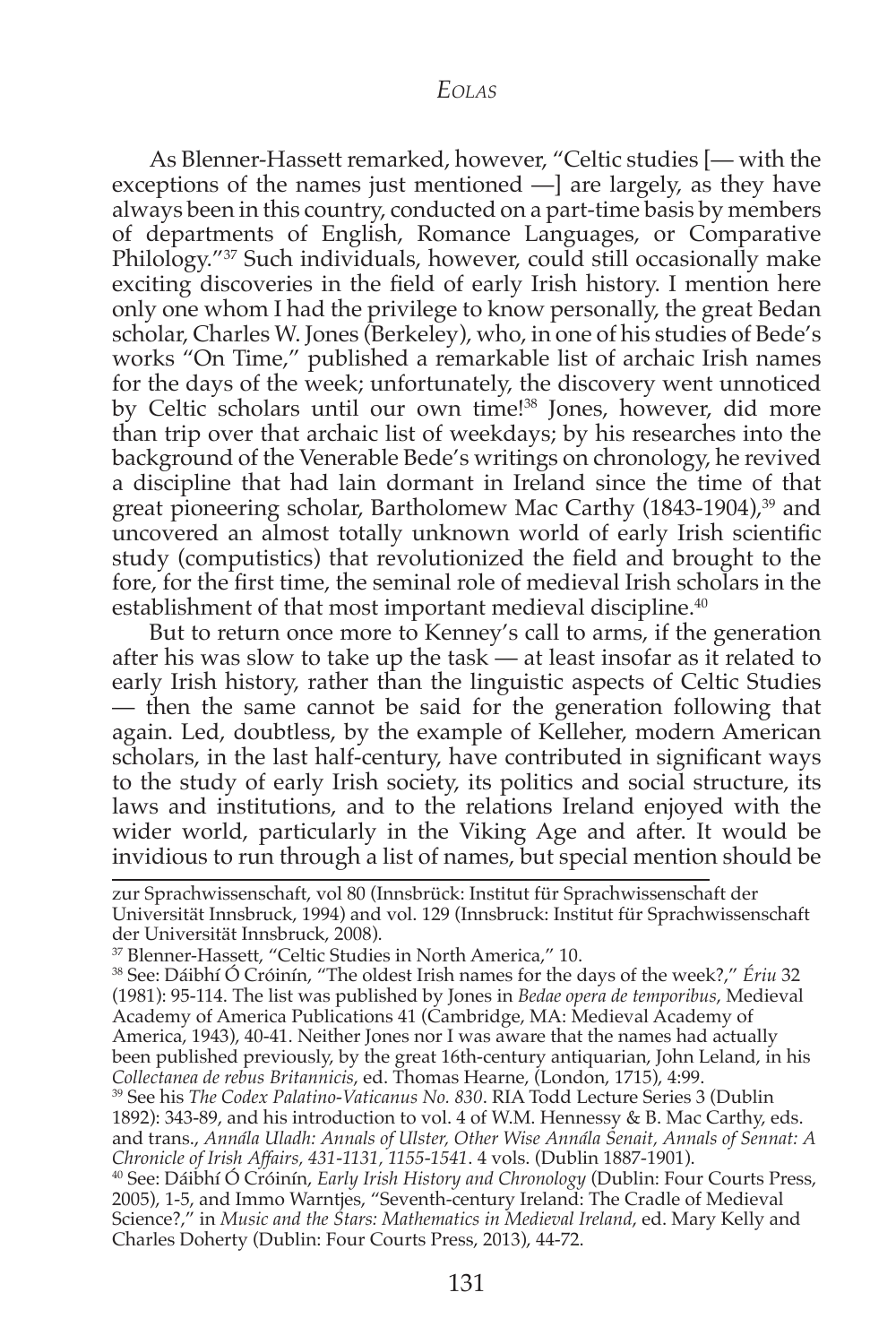made of Nerys Patterson's book, Cattle Lords and Clansmen: The Social Structure of Early Ireland (Notre Dame 1994), which combines—in a unique way—the insights of an anthropologist and a Celtic scholar.<sup>41</sup> Closely related in subject-matter, but utilizing the skills of the historian and the linguist, are the two magnificent studies by Robin Stacey Chapman, The Road to Judgement: From Custom to Court in Medieval Ireland and Wales (Philadelphia 1994) and Dark Speech: The Performance of Law in Early Ireland (Philadelphia 2007). The latter book, in particular, represents a striking and truly original contribution to the study of early Irish history. All three of those studies (and Charlene Eska's more recent book, Cáin Lánamna: An Old Irish tract on marriage and divorce *law* [2009]) demonstrate emphatically how American scholars of the present day have taken another of Kenney's suggestions to heart. "As for the so-called 'Brehon Laws,'" he stated in his 1930 talk, "probably no more important contribution could be made to-day to the study of early society in Europe than the production of trustworthy texts and intelligible translations of these ancient technical treatises of Ireland."<sup>42</sup>

And since Kenney's talk was titled "Early Irish Church History as a Field for Research by American Students," it would be remiss of me to pass over the contributions by Dorothy Africa,<sup>43</sup> Lisa Bitel,<sup>44</sup> and Dorothy Bray<sup>45</sup> to that field. Kenney remarked that "an investigation of the literary relationship of the Irish *acta sanctorum* might be inaugurated," and those three scholars have done just that in a significant way.

Kenney remarked that, "in general, the primary work of research —study of manuscripts or field-work in archaeology—must be done, in Irish as in other European history, by the men who are on the spot."<sup>46</sup> That said, however, a generation of young American archaeologists led, as it happens, by our honorand, Bob Farrell-has been engaged on exciting field-work in Ireland (especially in the field of *crannog*-studies), and the results have been very impressive.<sup>47</sup> Parallel to their researches

<sup>&</sup>lt;sup>41</sup> Nerys Patterson, "Brehon Law in Late Medieval Ireland: 'Antiquarian and Obsolete' or 'Traditional and Functional,'" Cambridge Medieval Celtic Studies 17 (Summer 1989): 43-63, is also a valuable study of the transmission and use of Brehon Law materials in Late Medieval and Early Modern Ireland.

<sup>&</sup>lt;sup>42</sup> Kenney, "Early Irish Church History," 8.

<sup>&</sup>lt;sup>43</sup> See, e.g., "St. Malachy the Irishman: kinship, clan, and Reform," Harvard Celtic Colloquium 5 (1985): 103-127, which is a particularly interesting contribution. <sup>44</sup> See, e.g., her most recent book, Landscape with Two saints: How Genovefa of Paris and Brigit of Kildare Built Christianity in Barbarian Europe (Oxford: Oxford University Press,  $2009$ ).

<sup>&</sup>lt;sup>45</sup> See, e.g., her book, A List of Motifs in the Lives of the Early Irish Saints (Montréal: Academia Scientiarum Fennica, 1993).

<sup>&</sup>lt;sup>46</sup> Kenney, "Early Irish Church History," 8.

<sup>&</sup>lt;sup>47</sup> Robert Farrell, "The Crannóg Archaeological Project (CAP): Archaeological field research in the lakes of the West Midlands in Ireland," in Studies in Irish Art and Architecture, ed. Catherine Karkov and Robert Farrell, American Early Medieval Studies 1 (Oxford, Ohio: American Early Medieval Studies, 1991), 99-110.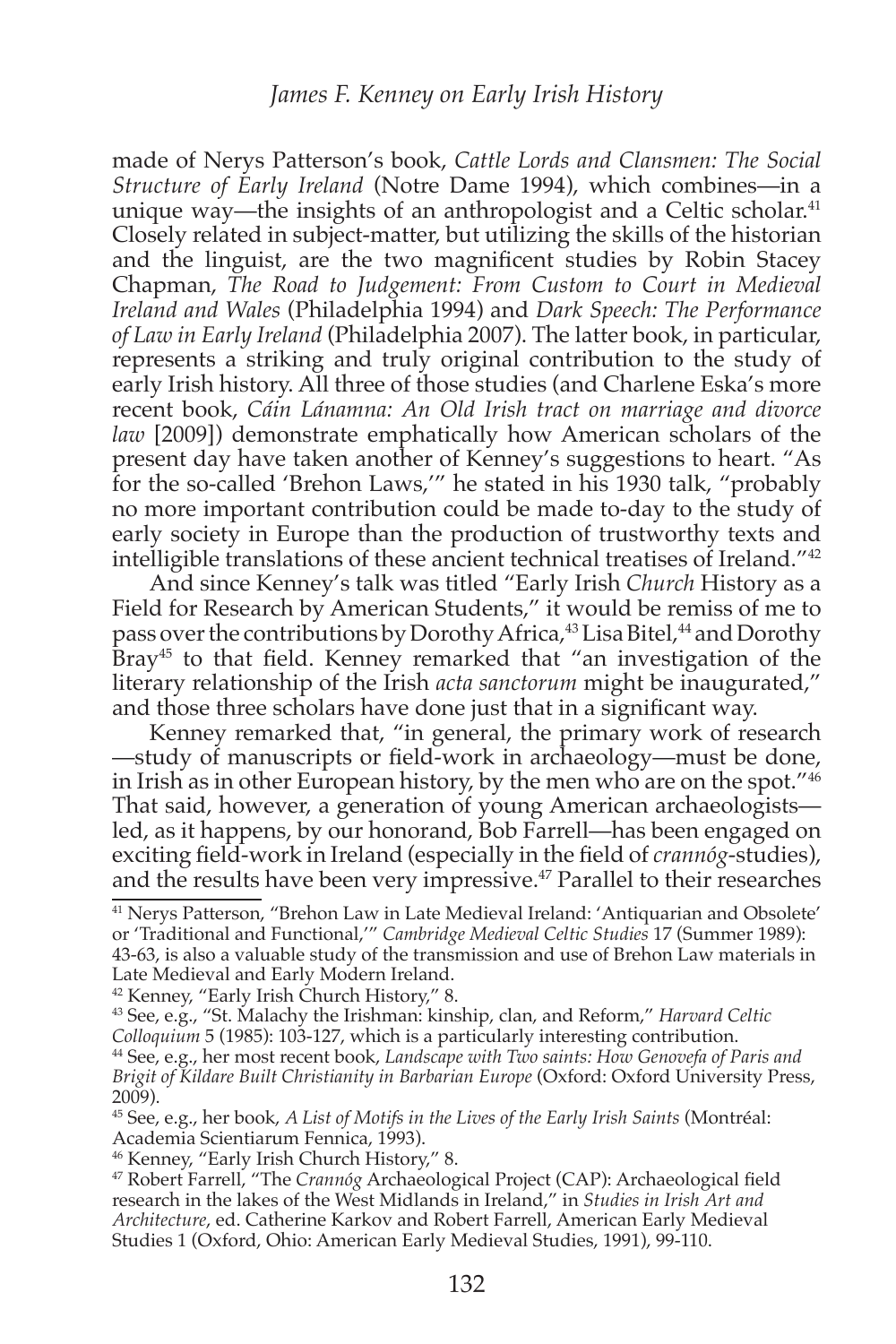have been the island studies of Walter Horn and his colleague, Jenny White Marshall. Better known, perhaps, for his great study (with Ernest Born) of the famous "Plan of Saint Gall,"<sup>48</sup> Walter Horn's excavations on the Skelligs have produced magnificent results, and similar spectacular discoveries have been made on High Island.<sup>49</sup>

In the field of Irish historical studies in the Viking and post-Viking periods, two contemporary American scholars have made outstanding contributions: Ben Hudson, by his numerous essays on Scottish and Scandinavian history and especially his Viking Pirates and Christian Princes: Dynasty, Religion and Empire in the North Atlantic (Oxford 2005), has done much to expand the horizons of "native" Irish scholars, by widening the perspective of Irish historians and reminding them of the Atlantic purview of our island history in the period up to and after AD 1000. In the same way, Mary Valante's book, The Vikings in Ireland: Settlement, Trade and Urbanization (Dublin 2008) brought together the evidence for the positive Viking contribution to Irish political and social development in the same period. Both these books were valuable contributions to the re-evaluation of Irish history that took place in the years leading up to the recent centenary "celebrations" (the so-called "Decade of Centenaries" that began with 2010) to commemorate the Battle of Clontarf in 1014.

Where, then, does all this leave Kenney's 1930 program for early Irish history, and the role that American scholars might play in it? It is one of the ironies of modern Irish history that Kenney, so formative (as we have seen) in the way that he shaped the course of Irish historical studies in the United States, almost came to take on that role in Ireland as well. On 19 June, 1940, a bill to establish the Dublin Institute for Advanced Studies was signed into law by the President of Ireland, Douglas Hyde. Modeled on the famous Princeton Institute of Advanced Studies, the Irish institution was home to a School of Cosmic Physics, a School of Theoretical Physics, and a School of Celtic Studies.<sup>50</sup> The first Director of the School of Theoretical Physics was the redoubtable Erwin Schrödinger, winner (with Paul Dirac) of the Nobel Prize for Physics in 1933 for his theory of wave mechanics.<sup>51</sup> It is not widely known, however, that the Institute's founder, Eamon De

<sup>48</sup> Walter Horn, Plan of Saint Gall, 3 vols. (Berkeley, CA: University of California Press 1979).

<sup>&</sup>lt;sup>49</sup> For a riveting account of Walter Horn's experiences at the end of the Second World War, see: Sidney D. Kirkpatrick, Hitler's Holy Relics (New York: Simon and Shuster, 2010); described — not without justice, it must be said! — as "part Indiana Jones and part Da Vinci Code," it offers a much more interesting story that the more widely publicized Monuments Men.<br><sup>50</sup> See: Máirtín Ó Murchú, Dublin Institute for Advanced Studies Fiftieth Anniversary

Report 1940-1990 (Dublin: Dublin Institute for Advanced Studies, 1990), 3-47. <sup>51</sup> On Schrödinger's involvement with the Institute, see: Walter Moore, Schrödinger, Life and Thought (Cambridge: Cambridge University Press, 1989), 352-454.